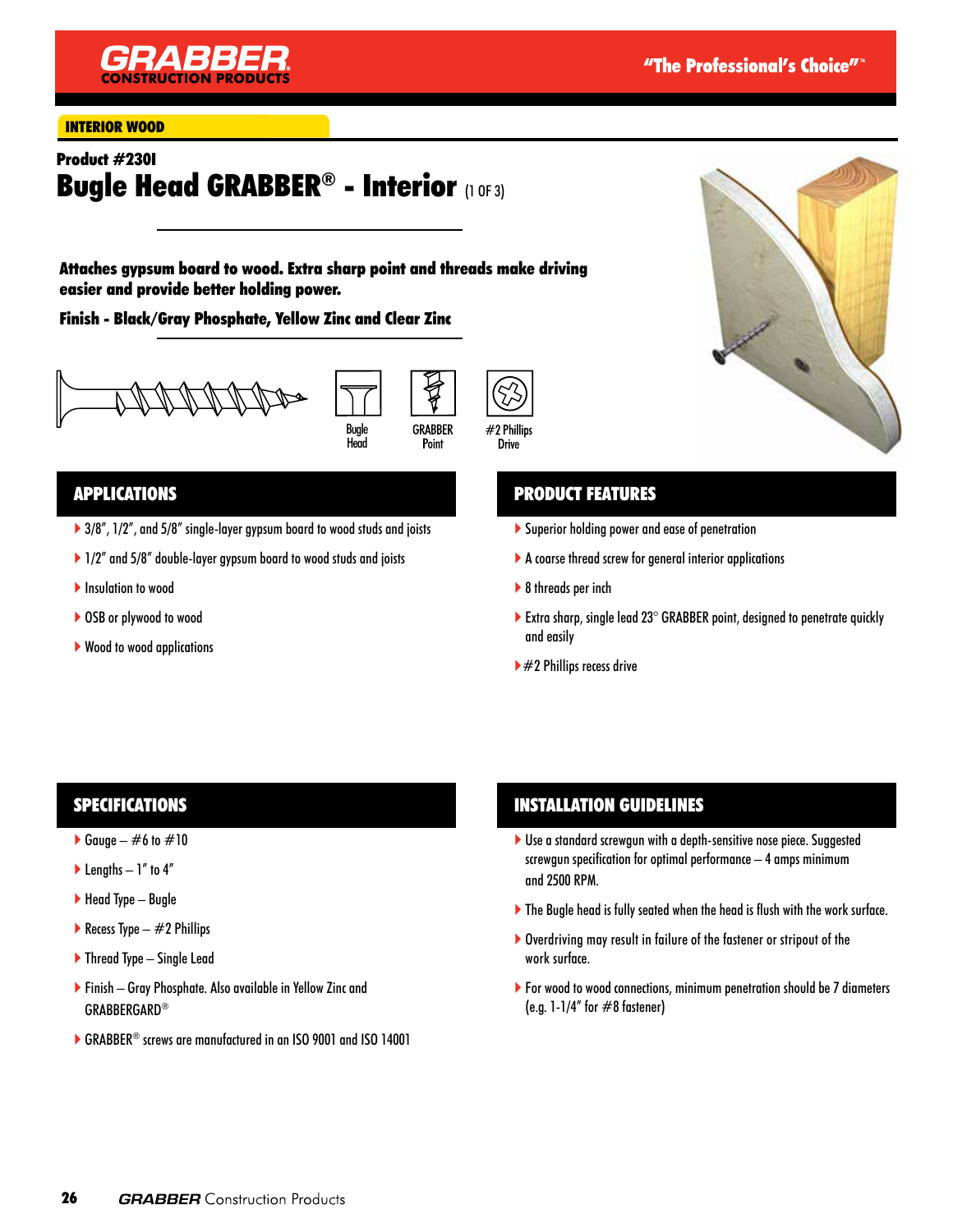### INTERIOR WOOD

#### Product #230I

# Bugle Head GRABBER® - Interior (2 OF 3)

| <b>PRODUCT SIZES AND ORDERING INFORMATION</b> |              |                      |                            |                          |  |
|-----------------------------------------------|--------------|----------------------|----------------------------|--------------------------|--|
| Catalog No.                                   | Gauge/Length | <b>Length Metric</b> | <b>Quantity Per Carton</b> | <b>Weight Per Carton</b> |  |
| 100YZ                                         | #6x1"        | $25 \text{ mm}$      | 10 M                       | 30.00(lbs)               |  |
| 100Z                                          | #6x1"        | $25$ mm              | 10 <sub>M</sub>            | 29.00(lbs)               |  |
| 100                                           | #6x1"        | $25$ mm              | 10 <sub>M</sub>            | 29.00(lbs)               |  |
| 300                                           | $#6x1-1/4"$  | 32 mm                | 8 M                        | 30.00(lbs)               |  |
| 300YZ                                         | $#6x1-1/4"$  | $32 \text{ mm}$      | 8 M                        | 33.00(lbs)               |  |
| 300Z                                          | $#6x1-1/4"$  | 32 mm                | 8 M                        | 33.00(lbs)               |  |
| 200Z                                          | #6x1-1/8"    | <b>28 mm</b>         | 10 M                       | 32.00(lbs)               |  |
| 200                                           | #6x1-1/8"    | <b>28 mm</b>         | 10 M                       | 30.00(lbs)               |  |
| 400YZ                                         | #6x1-5/8"    | 41 mm                | 5 M                        | 22.00(lbs)               |  |
| 400Z                                          | #6x1-5/8"    | 41 mm                | 5 M                        | 22.00(lbs)               |  |
| 400                                           | $#6x1-5/8"$  | 41 mm                | 5 M                        | 22.00(lbs)               |  |
| 500YZ                                         | #7x2"        | 51 mm                | 3.5 <sub>M</sub>           | 22.00(lbs)               |  |
| 500Z                                          | #7x2"        | 51 mm                | 3.5M                       | 21.00(lbs)               |  |
| 500                                           | #7x2"        | 51 mm                | 3.5M                       | 21.00(lbs)               |  |
| 600                                           | #7x2-1/4"    | 57 mm                | 3M                         | 20.00(lbs)               |  |
| 600Z                                          | #7x2-1/4"    | 57 mm                | 3 M                        | 20.00(lbs)               |  |
| 900                                           | #8x2-1/2"    | 63 mm                | 2.5M                       | 19.00(lbs)               |  |
| 900YZ                                         | $#8x2-1/2"$  | 63 mm                | 2.5M                       | 25.00(lbs)               |  |
| 900Z                                          | #8x2-1/2"    | 63 mm                | 2.5M                       | 25.00(lbs)               |  |
| 1100YZ                                        | #8x3''       | <b>76 mm</b>         | 2M                         | 22.00(lbs)               |  |
| 1100Z                                         | #8x3''       | 76 mm                | 2M                         | 22.00(lbs)               |  |
| 1100                                          | #8x3''       | <b>76 mm</b>         | 2 M                        | 21.00(lbs)               |  |
| 1200                                          | #10x3-1/2"   | 89 mm                | 1M                         | 17.00(lbs)               |  |
| 1300                                          | #10x4"       | $102$ mm             | 1M                         | 20.00(lbs)               |  |
| 1300Z                                         | #10x4"       | 102 mm               | 1M                         | 20.00(lbs)               |  |

\*1lb Box, 5lb Box and Collated screw packaging option available on selected items.

All GRABBER® screw products are manufactured in facilities that are ISO 9001 certified. The fasteners comply with ASTM C1002 performance requirements. ©2012 GRABBER Construction Products, Inc. GRABBER®, STREAKER®, DRIVALL®, LOX®, GRABBERGARD® and SCAVENGER® are registered trademarks of Grabber Construction Products, Inc.

## STANDARD CORROSION TEST RESULTS

| Finish             | Test                      | Standard/Protocol | <b>Results</b>     |
|--------------------|---------------------------|-------------------|--------------------|
| <b>Black/Gray</b>  | <b>Salt Spray Results</b> | ASTM B117         | 24 hours,          |
| Phosphate          |                           |                   | <b>No Red Rust</b> |
| <b>Yellow Zinc</b> | <b>Salt Spray Results</b> | <b>ASTM B117</b>  | 48 hours,          |
|                    |                           |                   | <b>No Red Rust</b> |
| Clear Zinc         | <b>Salt Spray Results</b> | <b>ASTM B117</b>  | 24 hours,          |
|                    |                           |                   | No Red Rust        |